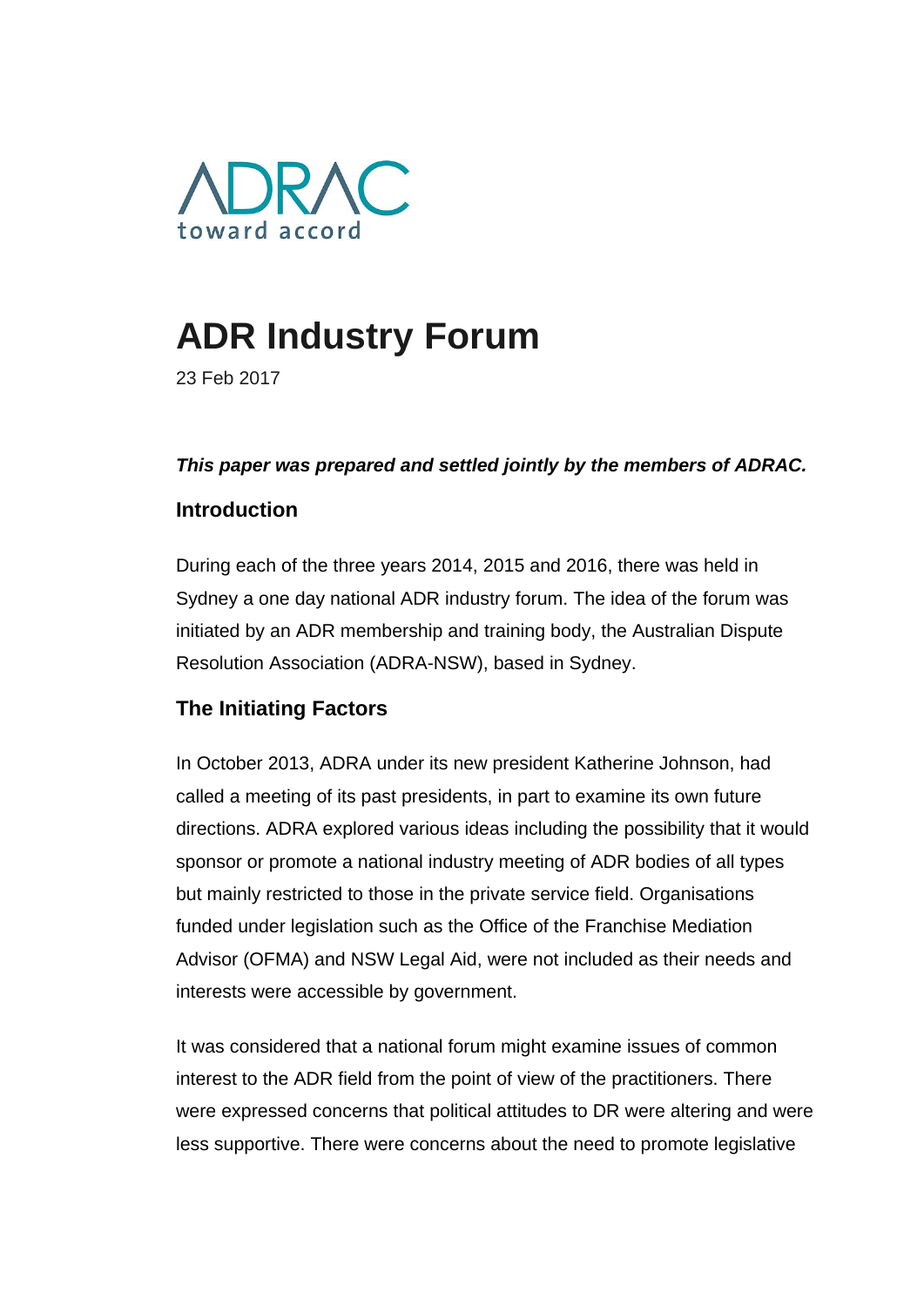structures, practitioner insurance and to encourage greater use of DR in all its forms.

At a later meeting of its board, ADRA decided that it would promote a selfdetermining steering committee drawn from the DR community with a view to organising a self-determining national DR industry forum.

# **The Steering Committee**

The first Steering Committee was formed by invitation of ADRA and consisted of:

- Katherine Johnson (Chair)
- Suzanne Greenwood (CEO of IAMA as it then was)
- Deborah Lockhart (CEO of AIDC as it then was)
- Fiona Hollier (CEO of LEADR as it then was)
- Jeremy Gormly SC (Chair of NADRAC as it was then)
- Ann Fieldhouse (Mediator and private member)
- Jane Houselander (Mediator and private member)
- Mary Walker (Mediator and private member)

The Steering Committee formulated some terms of reference which after some amendment over time were settled in the following form:

- 1. The development of contact among all non-government DR industry entities with a view to enabling those entities to develop and maintain lines of communication with one another on matters relating to:
	- a. Effective dispute management in all areas of the Australian community, economy and workplace.
	- b. The needs and activity of government in the DR field.
- 2. The development of common interests within the DR industry including the development and utilization of a line of communication with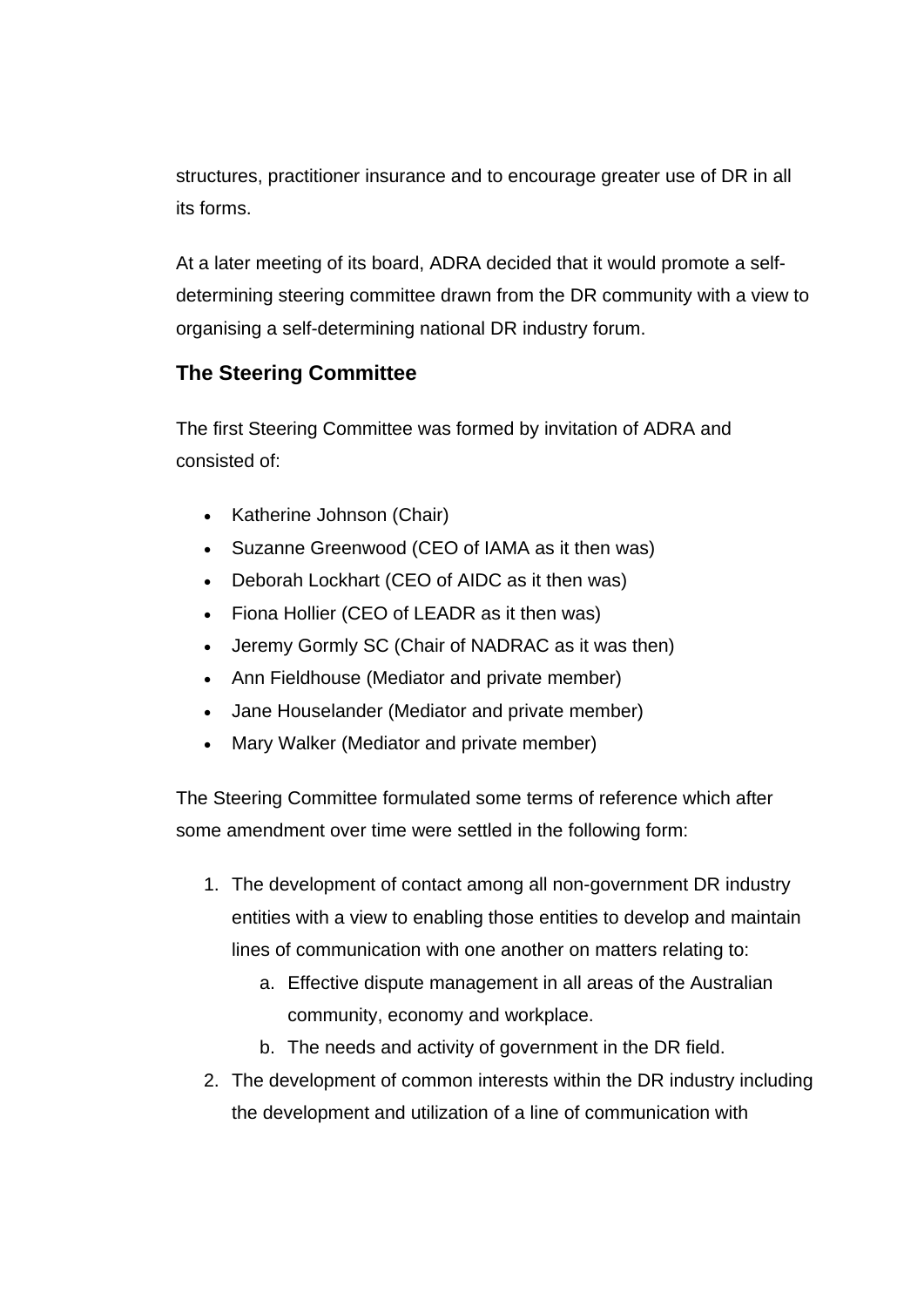government in pursuit of greater use of DR in the Australian community, economy and workplace.

The Steering Committee commenced organising a one day forum to which it invited DR entities including DR membership bodies, DR academics, and persons regarded as elders in the DR field.

## **2014 - The First National ADR Industry Forum**

The first national industry forum was held on 14 May 2014 at the Australian International Disputes Centre (as it then was – now Australian Dispute Centre) at its meeting rooms at 1 Castlereagh St Sydney. Logistical support was provided by what was then LEADR.

Entities and elders totalling 42 in number attended the forum. Invitations aimed to gather together leaders in the DR field. Invitees were asked before the forum day to make suggestions for the forum and to identify questions likely to be of relevance to the forum.

On the day of the forum an opening address by Jeremy Gormly SC described the genesis of the forum and outlined the principal questions that had arisen both from the steering committee and invitees.

The agenda for the day was divided into two parts. The first consisted of reports that described the state of each of the main segments of the DR field. Professor Laurence Boulle spoke about the state of mediation. Mr Warren Fischer spoke about the state of arbitration and Professor Tania Sourdin spoke about emerging fields and modes of DR other than mediation and arbitration. Fiona Hollier gave a working presentation about tackling the issues confronting the Forum and facilitated a discussion about future options in the DR industry.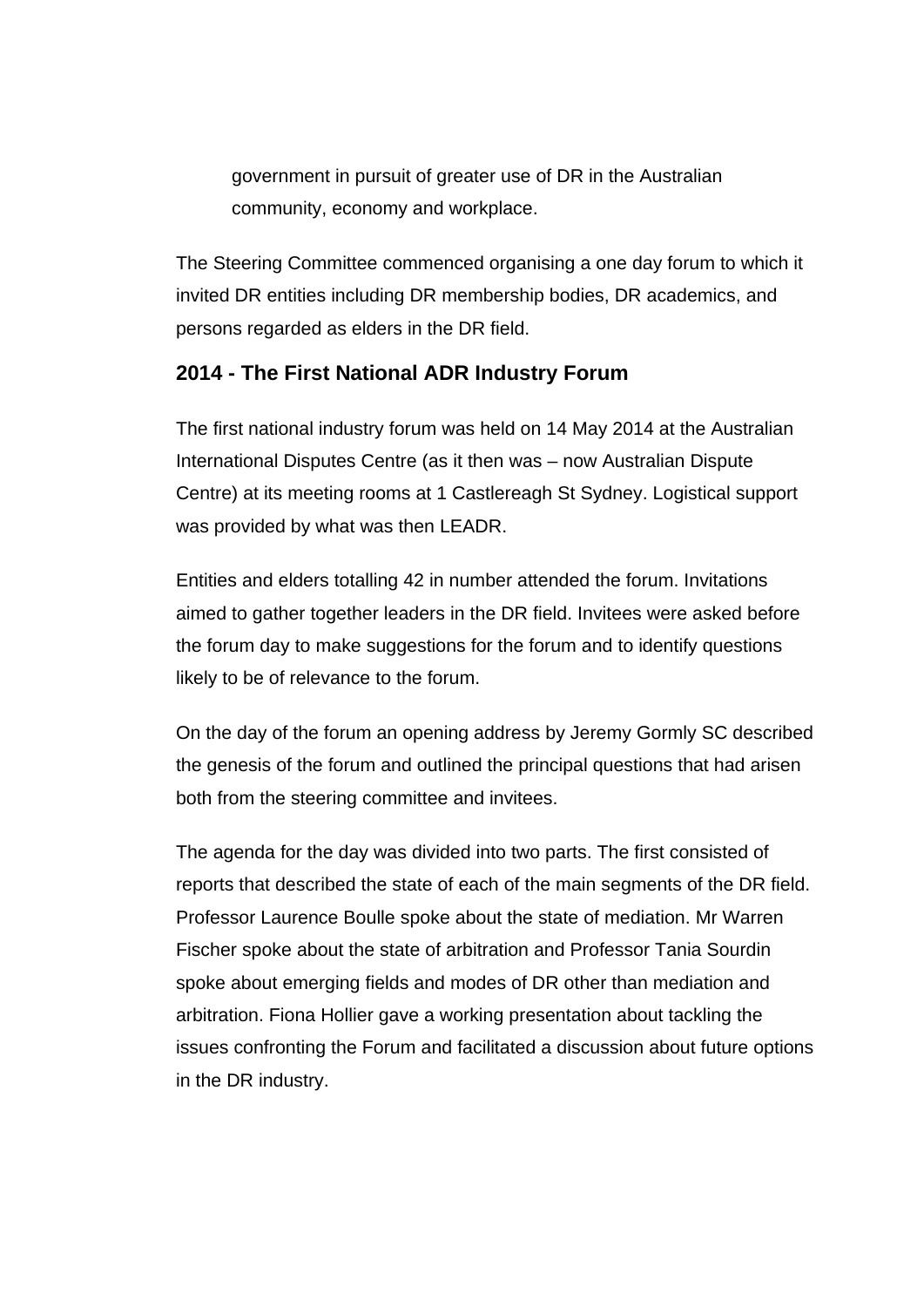The second part of the day consisted of group discussions of all attendees based around two questions identified in the opening address which were formulated as follows;

- 1. How can we work together to get a common voice with government on ADR issues as needed?
- 2. What can we do as an industry to develop and extend the use of ADR in the wider community?

The various groups, each of whom had discussed the two questions, reported to the re-assembled forum. Margaret Halsmith, Chair of what was then LEADR (now Resolution Institute), led discussion and summed up the views expressed during the day and the options confronting the forum.

The conclusion of the meeting was that the forum had been an opportunity to learn about unfamiliar DR sectors and exchange views. All institutional attendees needed to report to their boards, but most attendees considered that the steering committee should continue its work and repeat the forum the next year. Discussion about the possibility of a Forum website occurred.

The subsequent volunteering steering committee of 2015 consisted of:

- Katherine Johnson (Chair)
- Deborah Lockhart (CEO of AIDC now ADC)
- Fiona Hollier (CEO of LEADR as it then was)
- Ann Fieldhouse (Solicitor, Mediator and private member)
- Jane Houselander (Psychologist, Mediator and private member)
- Mary Walker (Barrister, Mediator and private member)
- Kath McEvoy (Mediator and private member)
- Jim McDonald (Mediator and private member)
- Deborah McFarlane (Mediator and private member)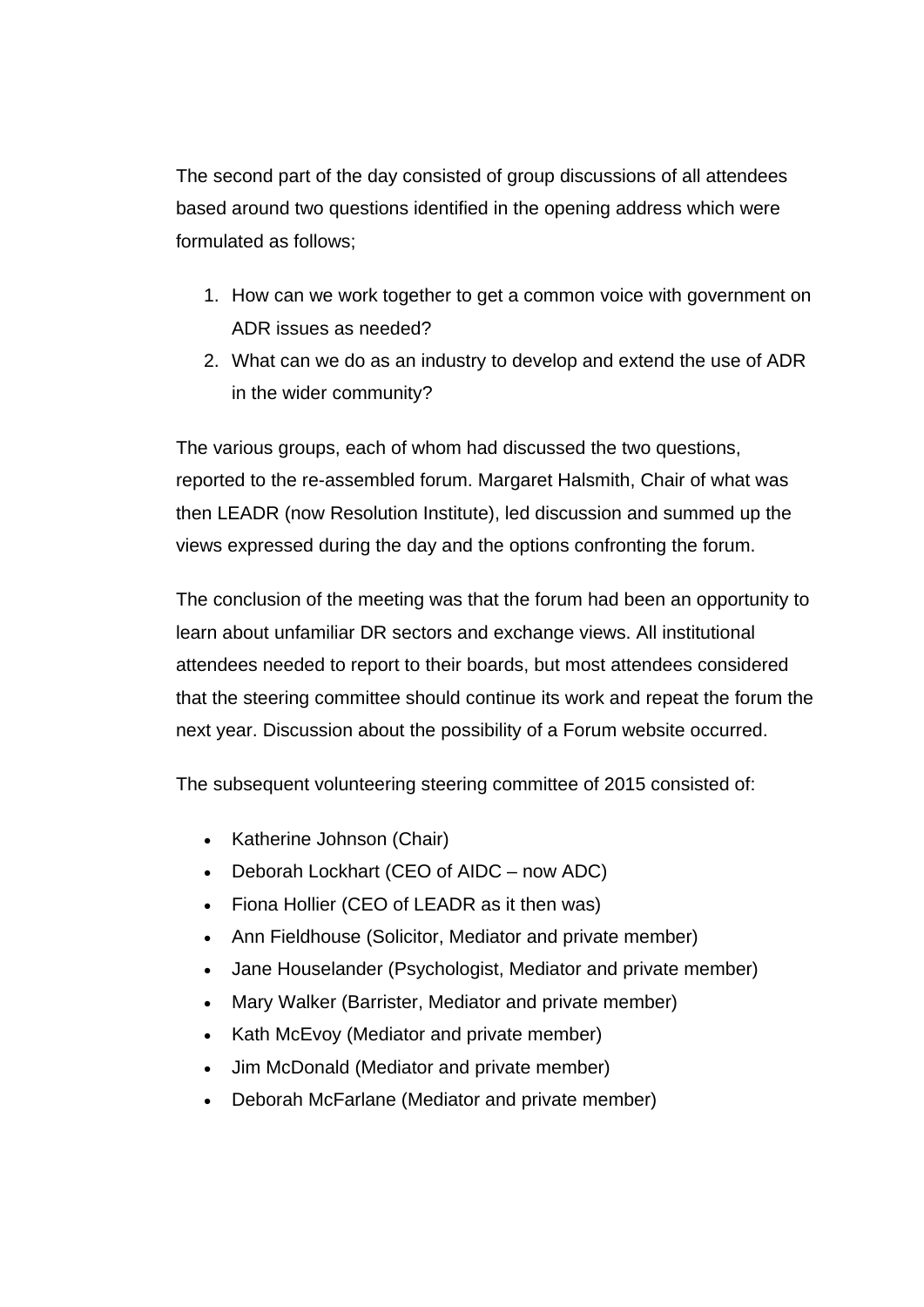## **2015 - The Second National ADR Industry Forum**

The second industry forum was hosted by Ashurst Lawyers in Sydney on 14 May 2015 exactly a year after the first forum. It was promoted by the steering committee again chaired by Katherine Johnson. Attendees numbering about 25 were less in number than the previous year but were considered by the steering committee to represent a cross section of the industry.

The forum was opened by Katherine Johnson who presented the forum with two questions:

- What actions are needed to provide a line of communication between Government and the DR industry on DR issues?
- What can the DR industry entities do to increase the use of DR techniques in the community?

The second forum took a form similar to that of the previous year. Those attending heard reports on various parts or sectors of the industry and then considered the two questions put to them by Katherine Johnson in the opening. The forum came closer to the question of national platform for the ADR industry, much like that of a federation that deals solely with national DR interests. There was pragmatic recognition of the size and resources of the industry. Discussion focussed on alternative possibilities that might seek some of what a national platform might achieve; most considered DR organisations would maintain independence to contribute to the national platform.

The conclusion of the meeting was that the steering committee should continue its work and that it might further explore the development of a website as a tool for extending the work of the forum.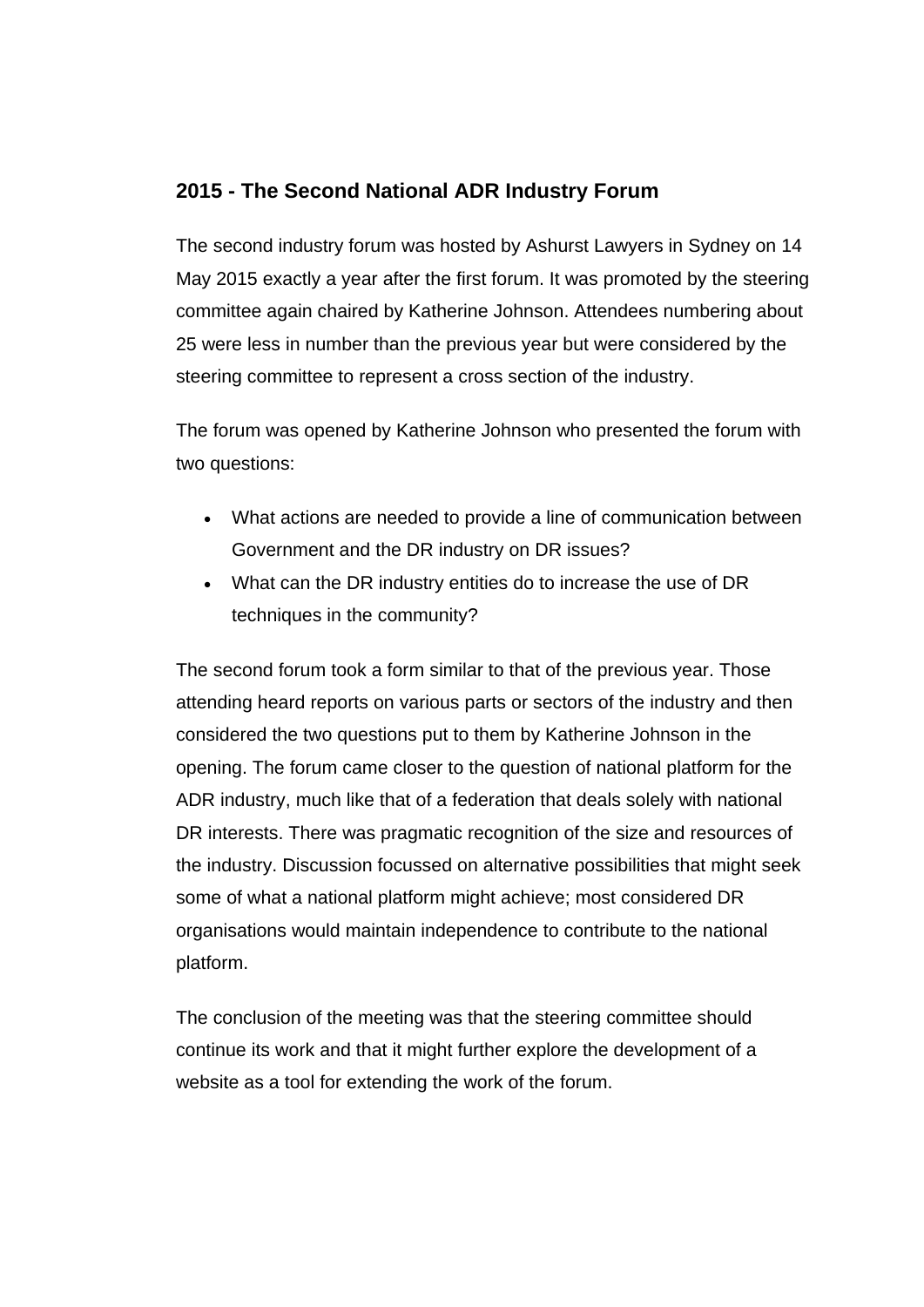The Steering Committee for the next year consisted of:

- Katherine Johnson (Chair)
- Deborah Lockhart (CEO of AIDC now ADC)
- Fiona Hollier (CEO of LEADR now Resolution Institute)
- Ann Fieldhouse (Solicitor, Mediator and private member)
- Mary Walker (Barrister, Mediator and private member)
- Kath McEvoy (Mediator and private member)
- Jim McDonald (Mediator and private member)
- Deborah McFarlane (Mediator and private member)

## **2016 - The Third National ADR Industry Forum**

The third forum was held on Friday 2 August 2016, at the meeting rooms of the Australian Dispute Centre (formerly AIDC) 1 Castlereagh St Sydney where the first forum had been held. The numbers attending totalled 15 organisations or individuals.

Katherine Johnson, still as chair of the steering committee, reported on the history of the forum. The agenda of the forum enabled each attendee to report on their own organisation and to provide views on a consultative body that would reflect the views of those in the industry.

Later in the day the forum heard a report from Jeremy Gormly SC, Chair of the new Australian Dispute Resolution Advisory Council (ADRAC), on its development, its work to that point and its proposed work plan for the future. He emphasised that ADRAC, like NADRAC before it, was not a membership or training body and would not be a peak body for industry. He reported however that ADRAC intended to develop thought in the DR field and intended to establish contact with government with a view to promoting the use of DR in all forms of dispute including in and with government. He reported on ADRAC's DR mapping project.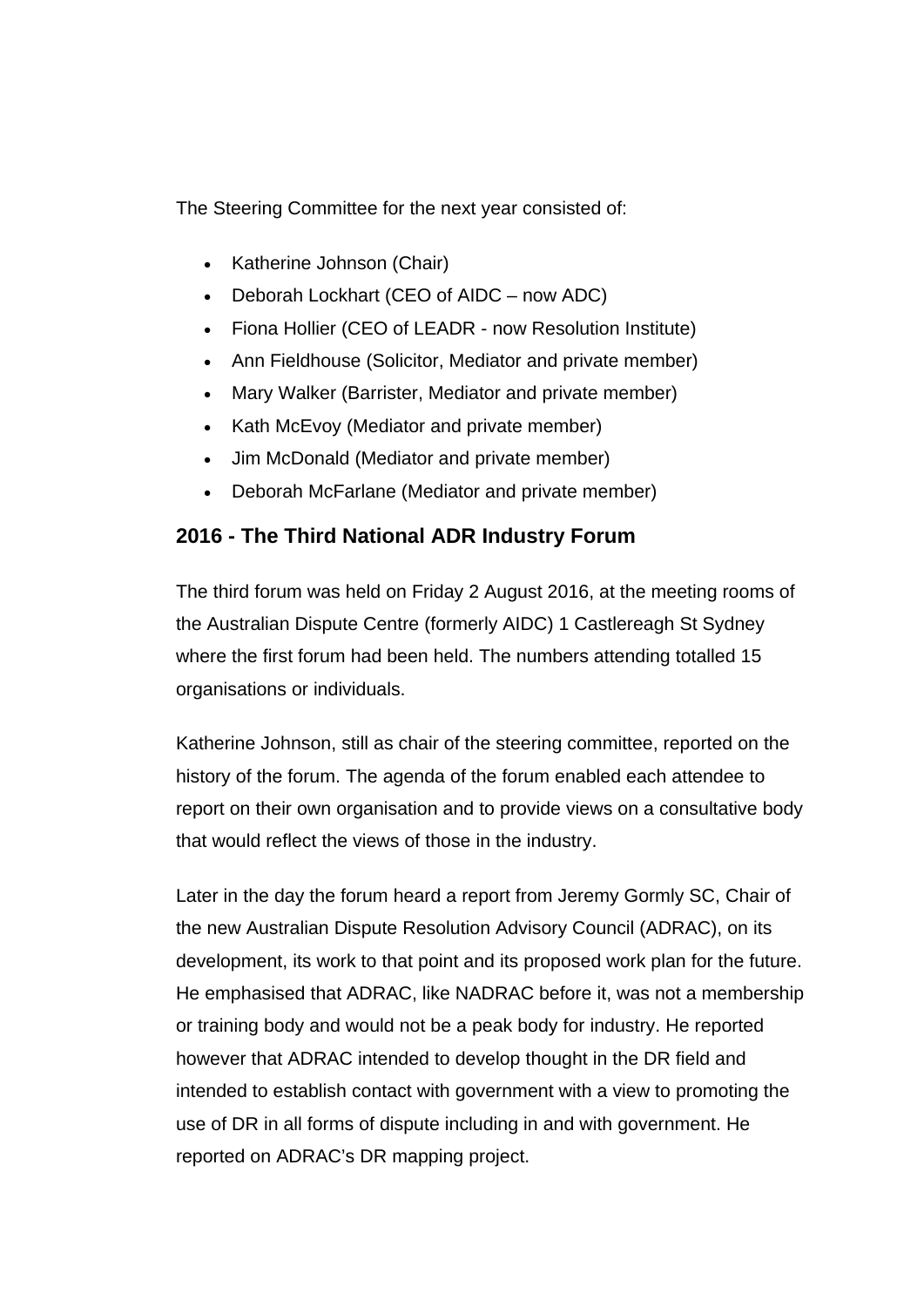The forum heard expressions of view from attendees on the role that the forum might play in the future. Views varied on the role of the forum from lobbyist for the industry to a clearing house or point of contact for industry DR bodies. Katherine Johnson reported on the development of a proposed website to enable the forum to have a future presence.

To that effect Katherine Johnson introduced Mr Simon Olsen as the proposed web designer for the Industry Forum. Also addressed was the possibility of a LinkedIn chat room to further discuss how DR industry issues could be set up on the web. In line with Mr Olsen's suggestions, the forum decided that an administrator should be appointed to set up a LinkedIn site to monitor the conversations. The forum decided by consensus that the steering committee should continue its work and that the steering committee might continue to develop a website along the lines identified by Katherine Johnson.

Mr Olsen later addressed the possibility of LinkedIn discussions with the steering committee in follow-up meetings. Andrew Wong was appointed as administrator by the new steering committee to set up the LinkedIn chat room and monitor the conversations.

The Steering Committee for 2017 consisted of:

- Katherine Johnson (Chair)
- Deborah Lockhart (CEO of ADC)
- Deborah McFarlane (Mediator and private member)
- Callum Campbell (Mediator and private member)
- Fiona Hollier (CEO of Resolution Institute)
- Ann Fieldhouse (Mediator and private member)
- Mary Walker (Mediator and private member)
- Kath McEvoy (Mediator and private member)
- Professor Laurence Boulle (Mediator and private member)